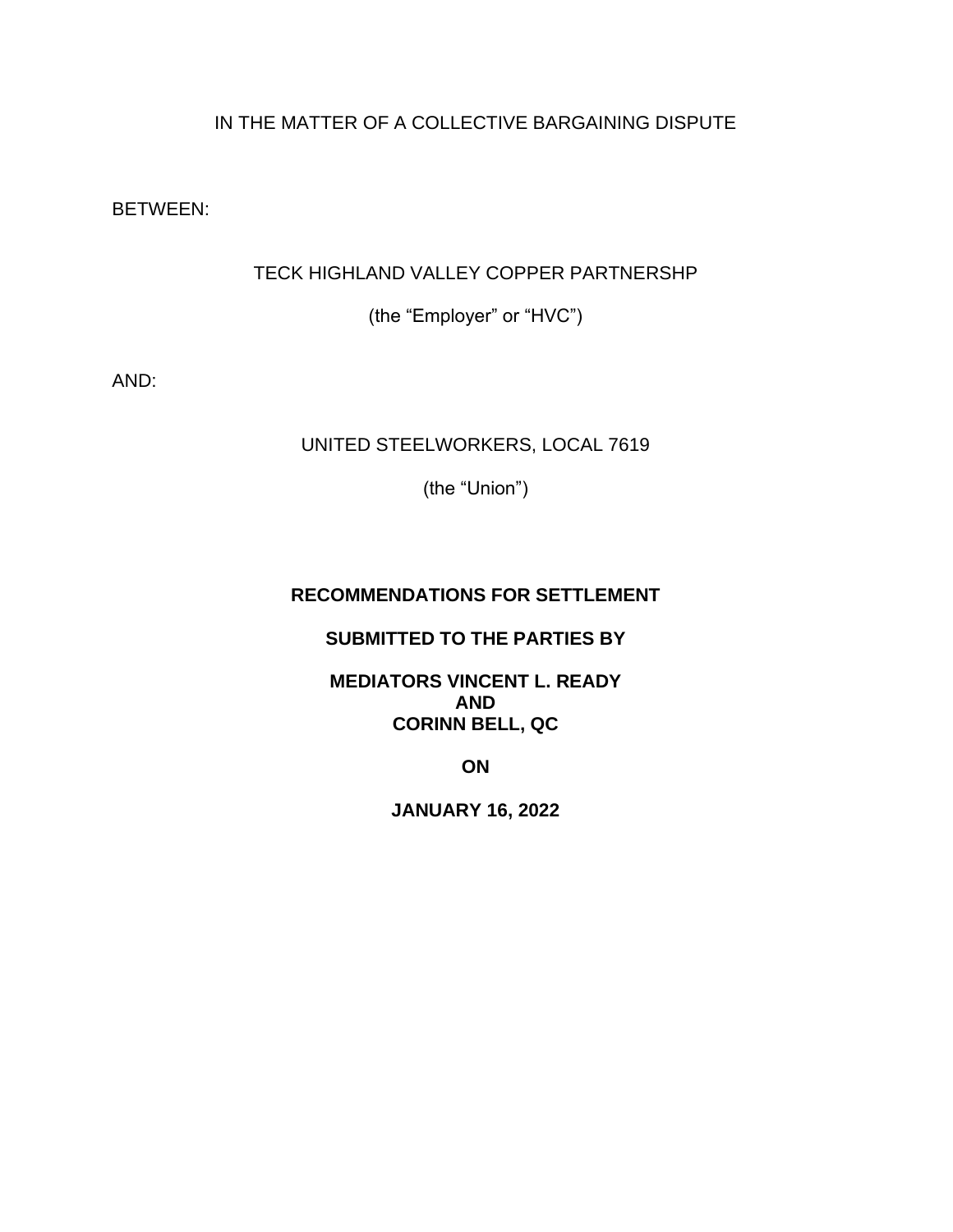On October 26, 2021, the Employer and Union requested assistance in mediating a resolution to their collective bargaining dispute.

The mediation appointment was made pursuant to s. 74 of the *Labour Relations Code*.

We met with the parties in mediation on November 29, 30, January 3, 4, 8, 14, 15 and 16, 2022. During the course of mediation, we made considerable progress on resolving a significant number of issues. However, at the conclusion of the mediation process, a stalemate remained over the issues of wages. The Union entered into a legal strike position as of January 16, 2022.

After spending multiple days with the parties in mediation, we carefully examined the outstanding issues in an effort to resolve the bargaining deadlock. In order to resolve this dispute, we came to the conclusion that non-binding recommendations would assist both parties. We encourage both parties to carefully consider the recommendations outlined below.

#### **The Parties to the Dispute**

HVC operates a large open pit mine near Logan Lake, situated 80 km from Kamloops, British Columbia. HVC currently employs approximately 1048 workers. It is one of the largest employers in the Thompson Nicola Region of British Columbia. The Union has represented the employees at HVC since 1969.

#### **History of Negotiations**

The previous Collective Agreement expired on September 30, 2021. The parties engaged in direct negotiations throughout the Fall. They held approximately 39 days of collective bargaining negotiations prior to our involvement.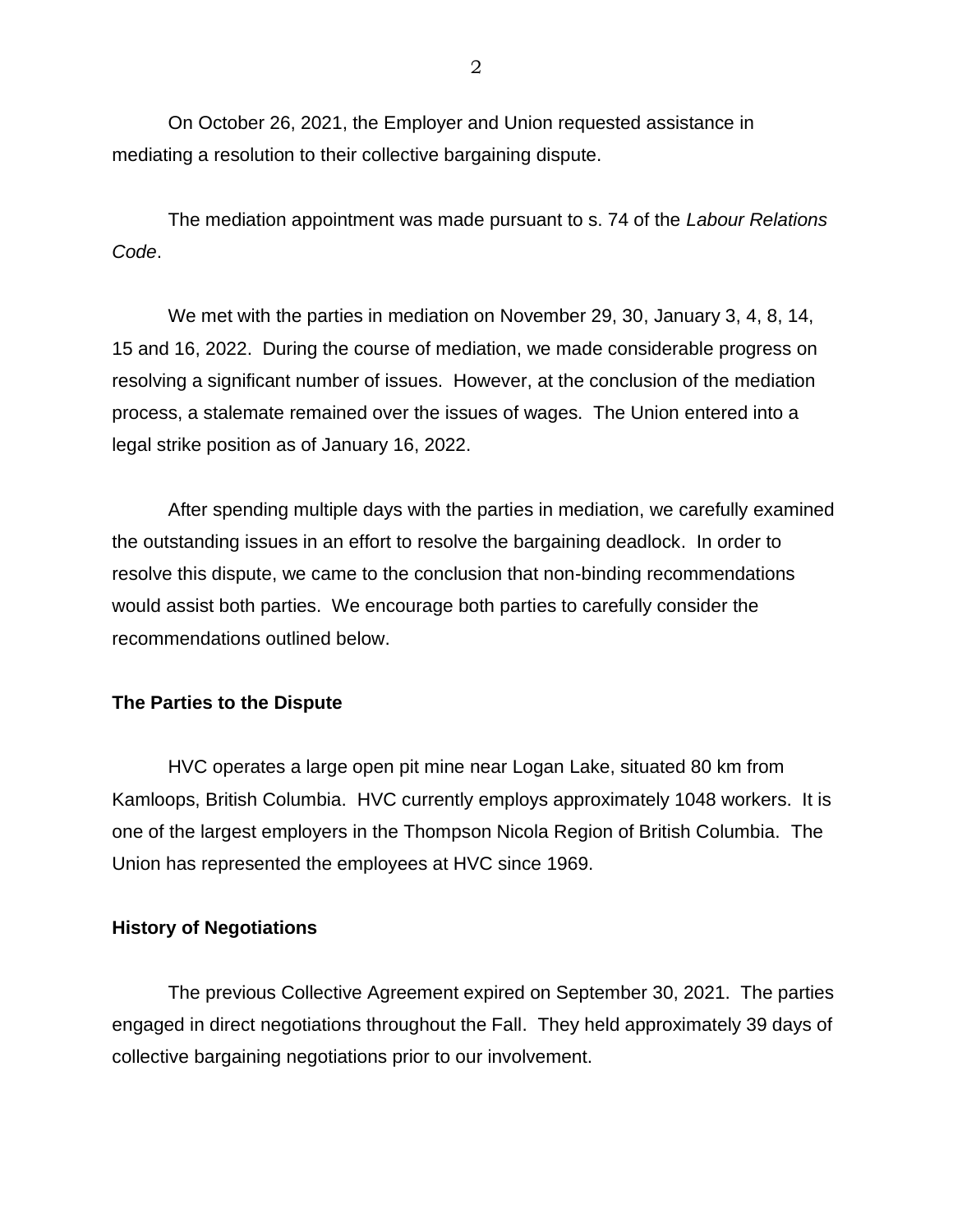Mediation talks were held on November 29, 30, 2021, January 3, 4, 8 14, 15 and 16, 2022. As stated earlier, the parties made significant progress both in direct negotiations and during the mediation process. However, they were unable to agree on wages.

Before making our recommendations, we believe it is useful to comment on the respective positions of the parties.

For its part, HVC's last written position is that its wage proposals of 2% over the five years plus the additional signing bonuses of \$3,000/year for a five-year agreement is consistent with the pattern established in other collective agreements negotiated with the United Steelworkers. More specifically, HVC points to recent agreements in the coal mining industry, which settled for similar wages and signing bonuses.

HVC's position is that the proposed settlement offer provides wages, benefits, and pension that are far superior to wages, benefits, pension at its other mines within British Columbia, and the rest of the mining industry generally.

In support of its last bargaining position of 3% wage increases in each year (in addition to a signing bonus), the Union points to the Employer's record profits and the current commodity prices. The Union's position is that HVC can afford the wages and benefits it is proposing in bargaining. The Union also points to the recent rise in the cost of living to support its proposals in these negotiations.

#### **Analysis and Recommendations**

In arriving at our recommendations we are obligated, just as the two negotiating committees are, to consider a number of important factors, including: internal and external comparators within other Teck operations and the mining industry as a whole; the cost of living; the commodity price cycles, and the special circumstances at play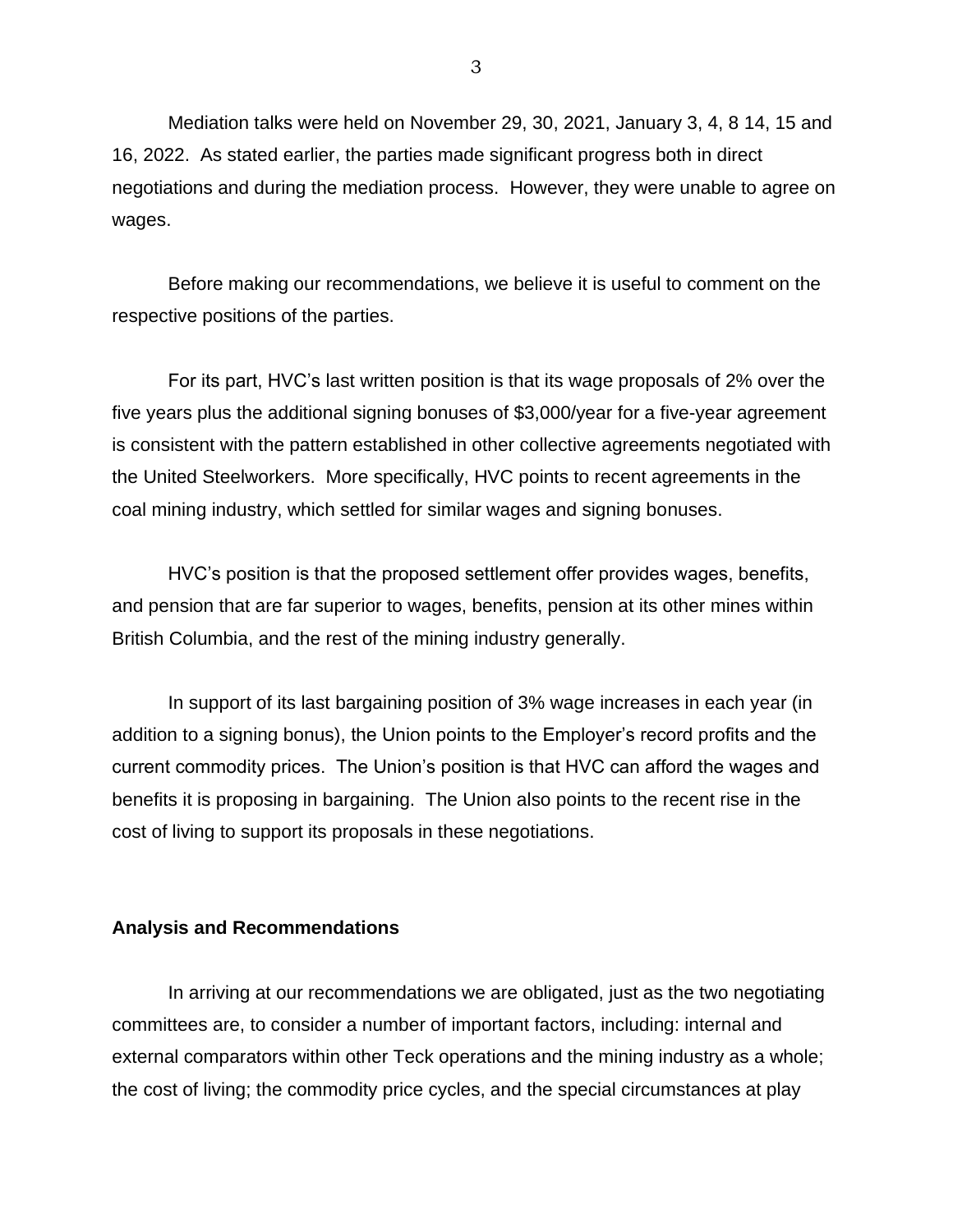negotiating a collective agreement in a pandemic, combined with the reality that the mine site is located in an area of British Columbia that has been severely impacted by forest fires and floods in 2021.

Also important, we have taken into account the costs and impacts that a lengthy labour dispute will have on members of the bargaining unit and their families, as well as the impacts that a strike would have on the multiple communities in the area.

All matters previously agreed between the parties in direct negotiations and during the mediation process shall be incorporated into the renewed Collective Agreement upon ratification. The parties are directed to execute those items upon ratification.

In addition to the wages, signing bonus and recommendations contained in these recommendations, there are other significant benefit and language improvements which greatly assist the bargaining unit employees during the term of the Collective Agreement. Those include:

- Enhancements to the following benefits: extended health benefits, paramedical annual benefits, health and wellness benefits, short-term and long-term disability benefits, and life insurance benefits;
- 17 weeks of maternity leave with EI top-up to 100% base earning for birth mothers;
- Shift premium increases;
- Tool allowance increases;
- Enhancements to vacation bookings and days in lieu/floater language;
- Establishment of both an Indigenous and Sun Life Committee;
- Enhancement to boot allowance for shovel crew and Shift Crew Field Rovers; and,
- Recognition of National day for Truth and Reconciliation, should it be legislated by the Provincial Government.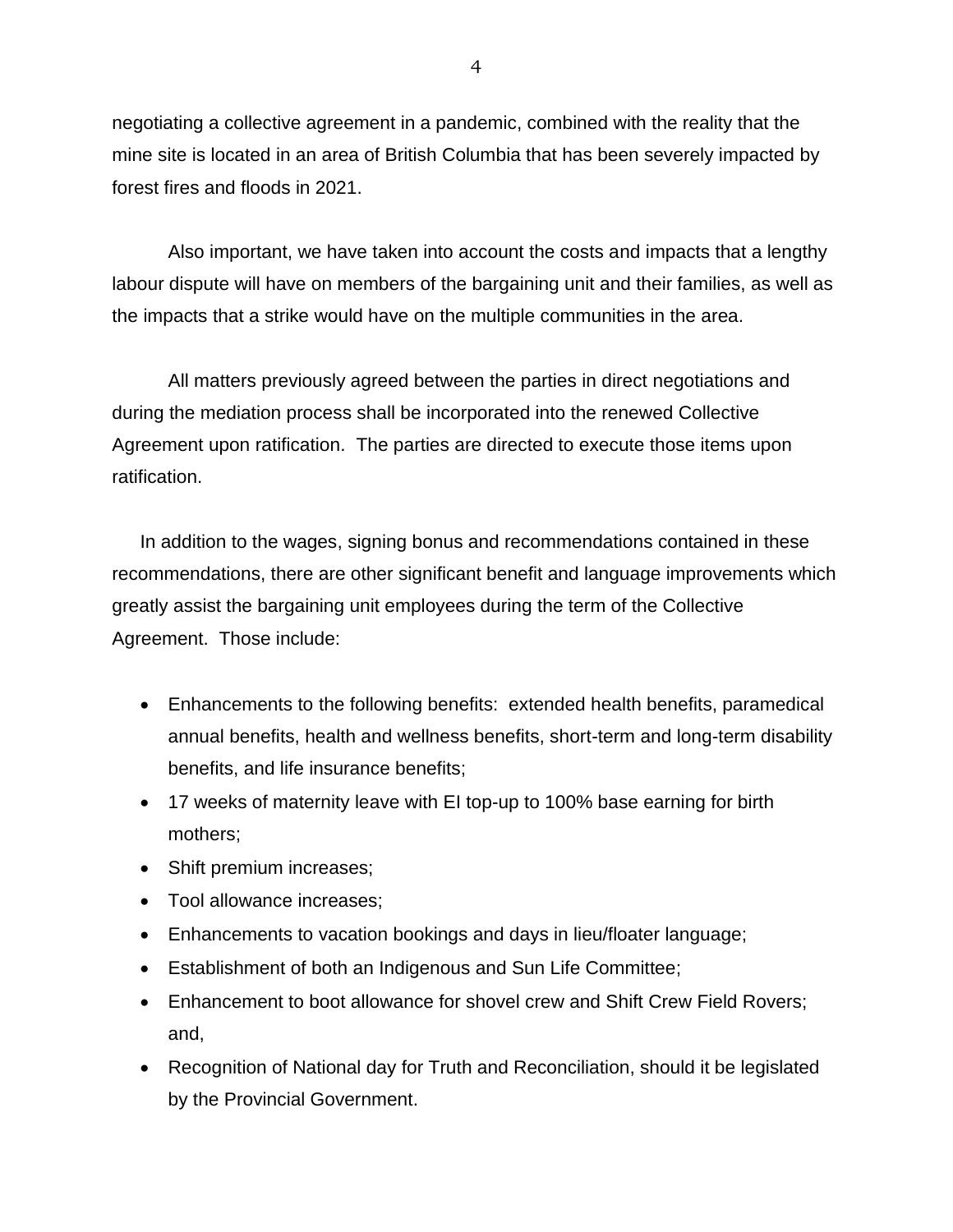We now turn to our recommendations.

### **1. Signing Bonus**

A lump sum payment of \$20,000.00 made to all active members of the bargaining unit, including employees on union leave. This lump sum payment will also be paid to bargaining unit members that retired between October 1, 2021 and the date of ratification. This lump sum payment will be made no later than thirty days after the date of ratification. At the employee's written election, some or all of this payment can be made into RRSPs through the CUMIS plan.

### **2. Wage Increases**

- Year 1 2% (retroactive to October 1, 2021)
- Year 2 2%
- Year 3 2%
- Year  $4$  2%
- Year 5 2%

### **3. Pandemic Pay**

During the mediation, the Employer offered to sign a Letter of Intent respecting pandemic pay that would last for the duration of the COVID-19 pandemic. We recommend that Letter of Intent be formalized and implemented for the duration of the pandemic.

### **4. Short Term Disability Waiting Period**

In addition to the increase to short term disability from \$800 to \$850/week, as agreed to by the parties, we recommend the short-term disability benefit is provided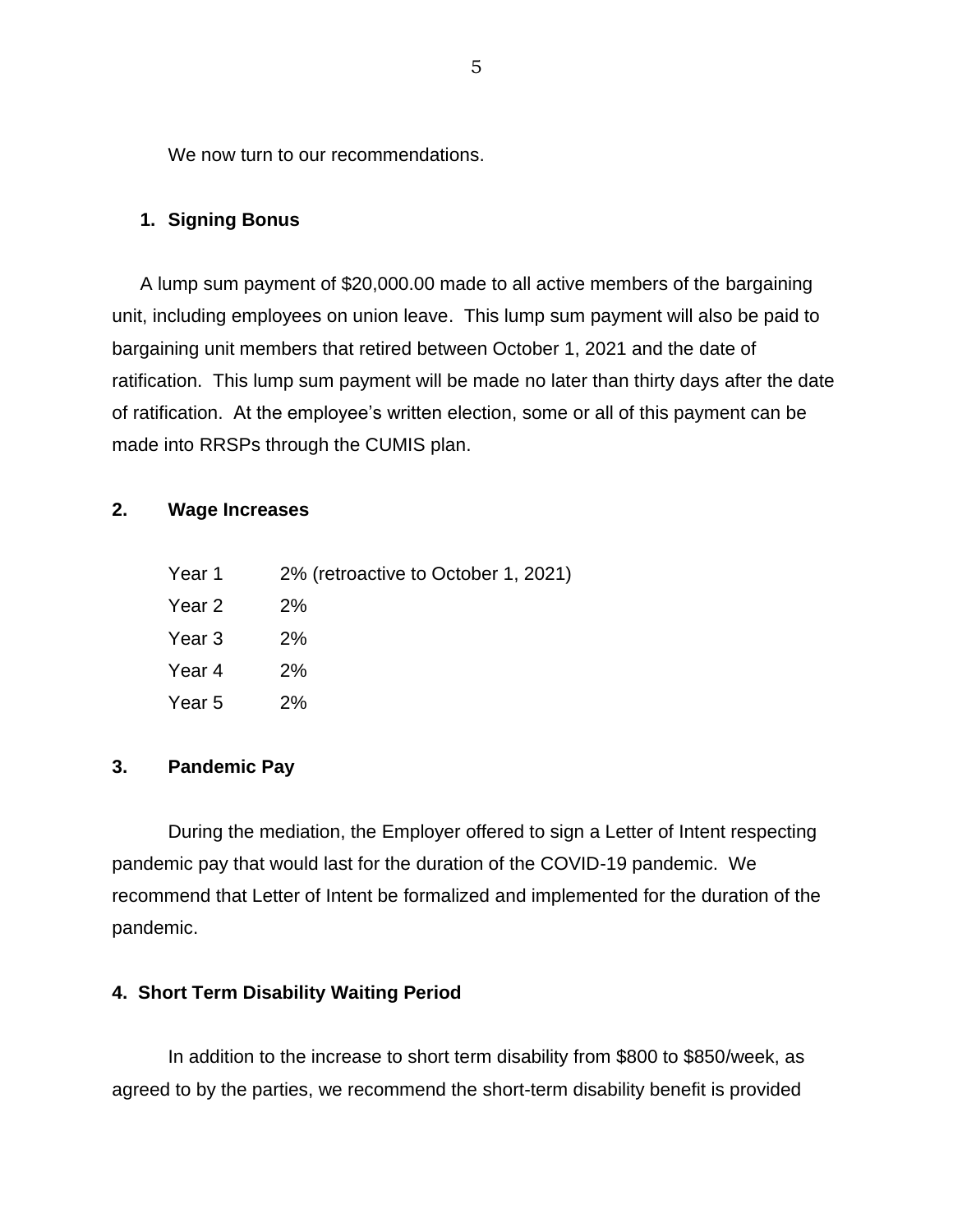from the first day of accident and **third (3rd)** scheduled working day of sickness or from the first day of surgery for fifty-two weeks (the Collective Agreement currently reads fourth scheduled working day).

### **5. Statutory Holiday Pay**

The "average days' pay language" agreed to by the parties respecting the Employment Standards statutory pay will be applied retroactively to October 1, 2021 to all active employees.

## **6. Communications and Voting Procedures**

These recommendations will be posted on the Union's bulletin boards and posted on the home page of the Union's websites prior to a ratification vote of the membership and voted on by its membership Union in a secret ballot vote.

### **6. Withdrawn Proposals**

Any proposal not mentioned in these recommendations is deemed to be withdrawn by the party that made the proposal.

These recommendations will be presented to the Executive Committee of the Employer for their approval or rejection.

In the event that are any issues in the implementation of these recommendations, those matters shall be referred back to the mediators for a final and binding resolution.

The parties will advise the mediators of their acceptance or rejection of these recommendations as soon as possible and no later by the close of business on January 24, 2022.